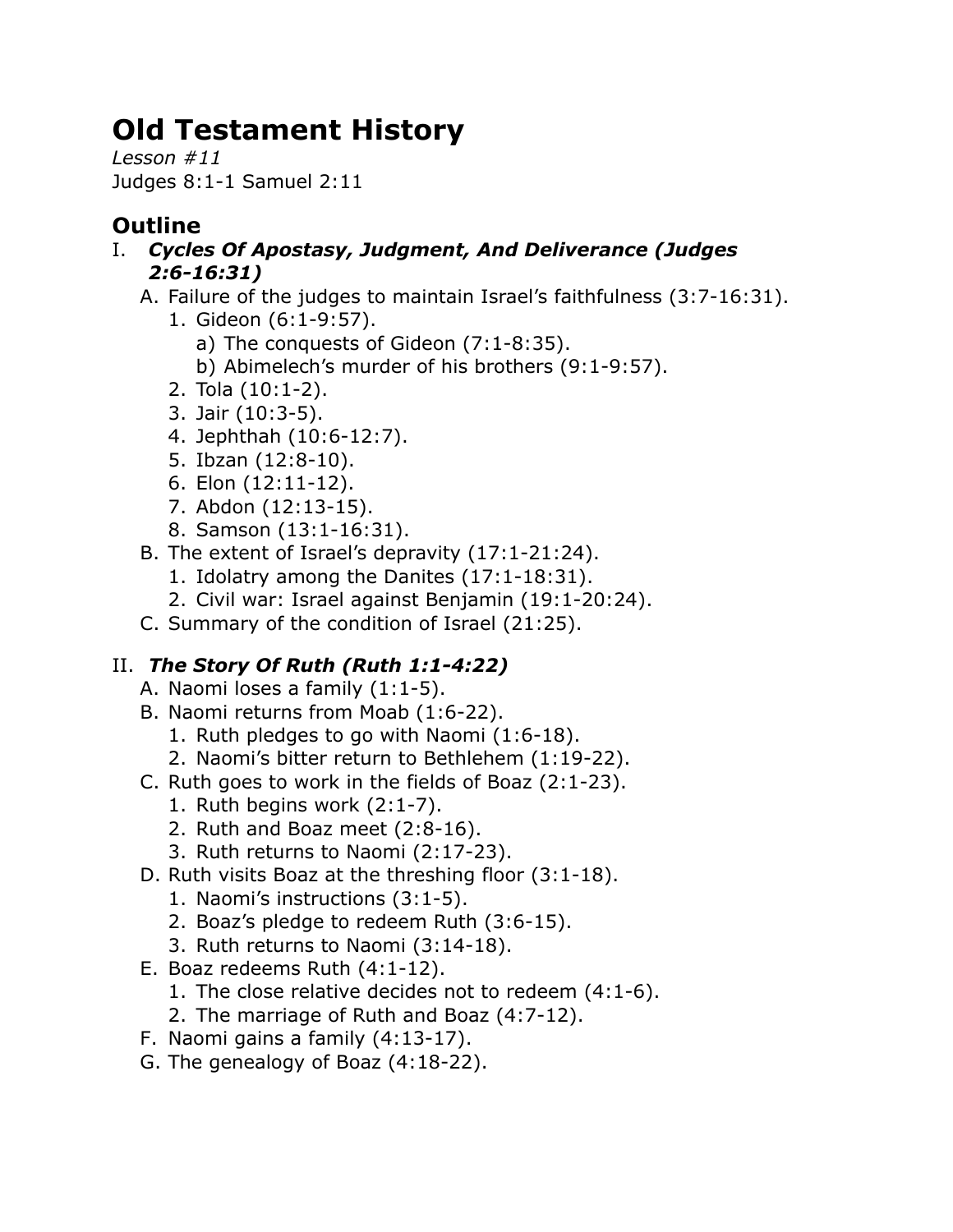#### III. *Before The Monarchy (1 Samuel 1:1-7:17)*

- A. Samuel's rise and Eli's decline (1:1-4:1).
	- 1. Samuel's birth and Hannah's song (1:1-2:11).

### **Notes**

#### *Judges 8:1-9:57*

- The reply of Gideon to the Ephraimites sounded much more like Oriental diplomacy than the straightforward speech of a warrior of God (cf. Proverbs 15:1). Their attitude provoked Gideon and he promised to avenge himself. This seems to have been the beginning of his backsliding, for God would have certainly dealt with them in His own way.
- It seems as if Gideon might have spared the princes of Midian if they had not personally taken part in the slaughter of his brothers.
- It was natural that as the people failed to recognize the direct agency of God, they exalted Gideon as a great national hero. Gideon had sufficient spiritual discernment and strength to resist the temptation to make him a leader. He knew that the rule they wanted of him could not be hereditary.
- Gideon took gold ornaments from the people and made an ephod and started an unlawful worship. It is sad to see the man who overthrew Baal's altar now setting up an idol of his own. After Gideon's death, matters changed immediately and the people returned to the worship of Baal. Having forsaken God, they turned their ingratitude toward their earthly deliverer.
- Shechem was probably the center of Baal worship. Abimelech seems to have possessed all the courage, strength, and energy of his father. However, these good traits were coupled with restless ambition, reckless unethical behavior, and daring ungodliness. All but one of Gideon's sons were killed. Jotham did not speak as a prophet, but his language was prophetic.
- Abimelech died by a woman casting a millstone down upon his head. He died as he had lived. He had himself run through by the sword of his armor bearer to avoid the reproach of dying at the hand of a woman.

#### *Judges 10:1-12:15*

- The sudden and tragic end of Abimelech apparently awakened repentance among the people. His name is mentioned in connection with three judges who ruled successively in the north.
- These 45 years of comparative rest conclude the second period in the history of the judges. The third, which commences with new apostasy on the part of Israel, includes the contemporaneous rule of Jephthah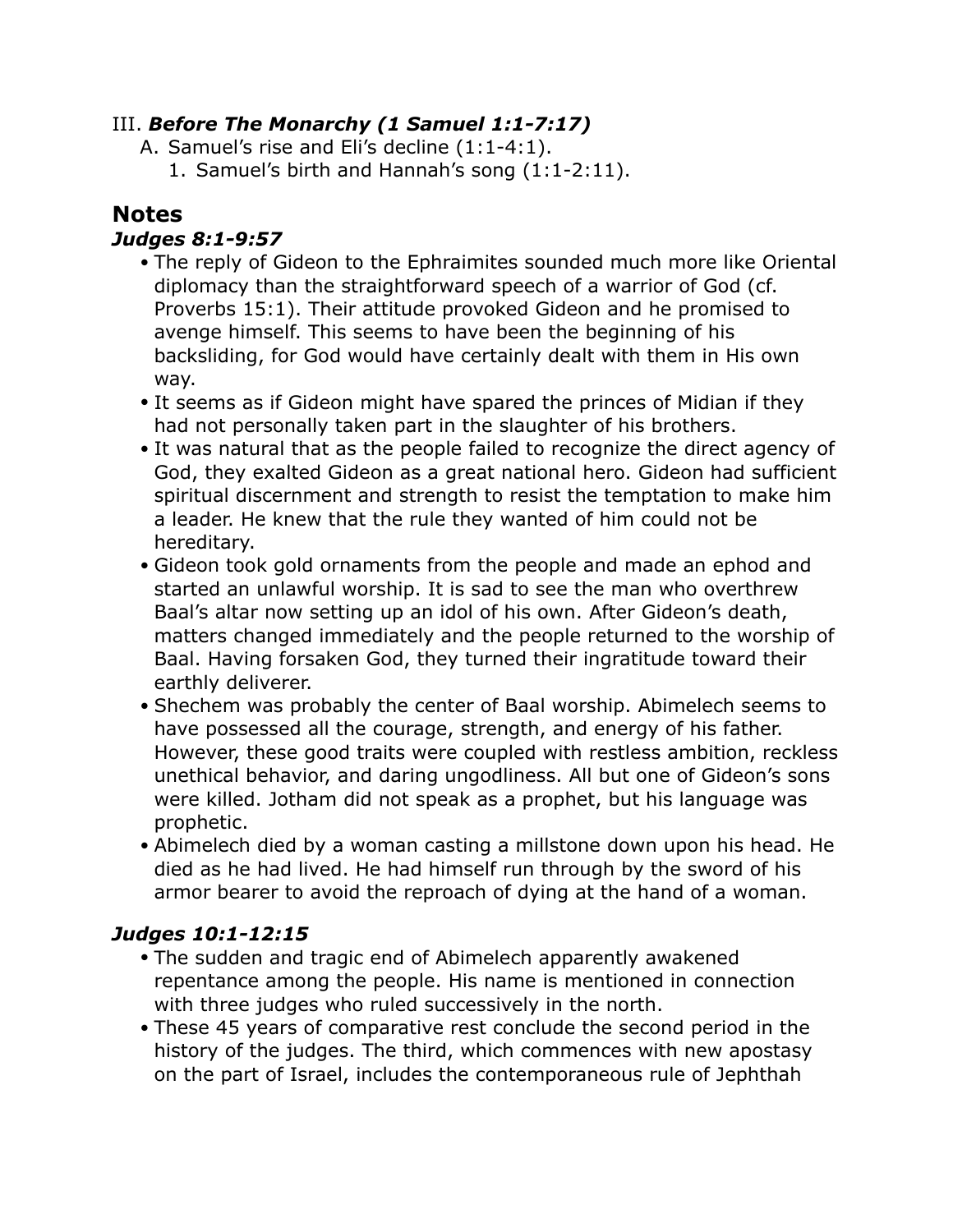and his successors -- Ibzan, Elon and Abdon -- in the north and east, and Samson in the south and west.

- As Eli's high priestly administration, which in a general sense is designated as "judging Israel," lasted forty years (1 Samuel 6:1; 7:2), it is evident that the first twenty years of Eli's administration were contemporary with Jair in the east, while the last twenty were marked by the Philistine oppression, which continued forty years. In that case, Samson must have been born and have grown up during the high priesthood of Eli, and most of his exploits as a judge of Israel for twenty years taken place under Samuel.
- Judges 10:6-18 forms a general introduction to the history of Jephthah and his successors, along with Samson. The Israelites put away their "strange gods" when there was no immediate prospect of divine help.
- Few finer or nobler characters are revealed in scriptures than Jephthah. He is introduced to us as "a mighty man of valor" -- the same terms in which the angel had first addressed Gideon (6:12). But he must first learn to conquer his own spirit. His history is a close contrasting parallel of Abimelech's.
- Before Jephthah went to war, he made a solemn vow. This vow is probably the most difficult part of Jephthah's history. The vow was not one of human sacrifice (cf. Leviticus 18:21; 20:2-5; Deuteronomy 12:31; 18:10), but of vowing the virginity of his daughter (cf. Leviticus 20:20; Psalm 78:63).

#### *Judges 13:1-15:20*

- There are two periods in Samson's history. The first was when he acted under the influence of the Spirit and the second was when, yielding to his lusts, he fell into sin and unfaithfulness to his calling.
- The history of the judges had run its course to the end. The result had been general disorganization, an almost complete disintegration of the tribes, and decay of the tabernacle.
- Samson's strength lay in being a Nazarite; his weakness in yielding to his lusts, and thereby becoming unfaithful to his calling. In both respects he was not only a type of Israel, but a "mirror" in which Israel could see itself and its history. If the period of the judges reached its highest point in Samson the Nazarite, it also sunk to its lowest in Samson the man of carnal lusts, who told his secret to Delilah. The spirit of the strength of God bestowed on the judges for the deliverance of their people was overcome by the power of the flesh lusting against the Spirit.
- Samson's activity probably started one or two years before the disastrous battle in which the ark fell into the hands of the Philistines, and in which Eli died (1 Samuel 4:18).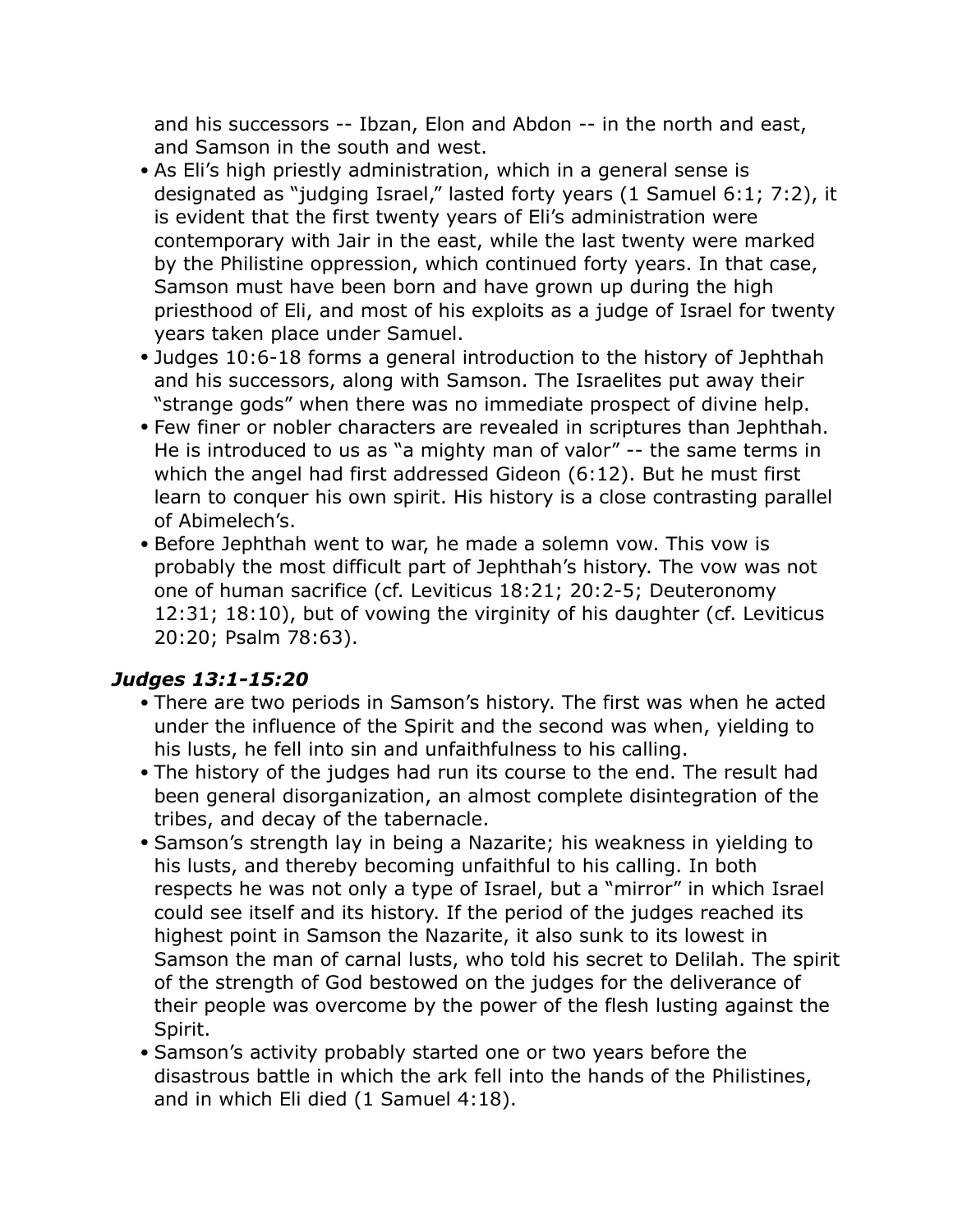- "'Samson went down …" was true both spiritually and geographically. Note that he told his parents; he did not ask them. When they reminded him of God's law, he defied them. Samson's desire to marry a Philistine was contrary to God's will (Exodus 34:16; Deuteronomy 7:3). The marriage was never completed, but the seeds of sin had already been planted in his heart. Whenever Samson consciously subordinated his will and wishes to national and divine purposes, he acted "by faith" as a Nazarite; whenever national and divine purposes were made subservient to his lusts, he failed and sinned.
- The deliverance of Samson by the Philistines had been given by God. He had fought and conquered by faith as a true Nazarite. Apart from his mention in Hebrews 11:32 for his faith, little can be said on his behalf (cf. 1 Corinthians 10:12).

#### *Judges 16:1-31*

- Samson went down to Gaza, one of the fortified strongholds of the Philistines, not compelled by the Spirit, but for self-indulgence, confident and boastful in what he could do by his own strength. The Valley of Sorek was near his home, but Samson's heart was already far from God. Samson had ceased to be a Nazarite in heart before he ceased to be one outwardly (cf. Proverbs 7:21-27).
- Samson could only be deprived of his strength by an act of unfaithfulness. It is the same story as that of Israel and its sin with Baal-Peor. He did not know that God had left him. Samson illustrates people who have the power to conquer others, but they cannot conquer themselves.
- In this contrast between his conceit about his own strength and the fact that it was due to the presence of God, lies the heart of the matter. The superhuman strength of Samson lay not in the fact of his uncut hair, but that God was with him. But God was with him only so long as he kept his Nazarite vow. Sin is a hard taskmaster, and our failures always teach us best.
- Dagon was the fish-god, the protector of the sea. This image, that less than twenty years before had fallen and been broken before the ark of God (1 Samuel 5:4), now stood once more proudly defying the God of Israel.
- Samson is remembered for what he tore down, not for what he built up. Samson's life ends the period of the judges. Samson could have had no successor -- he closed an epoch. At Shiloh a different reformation was already beginning; and with different weapons will Israel, under Samuel, fight against the Philistines and prevail.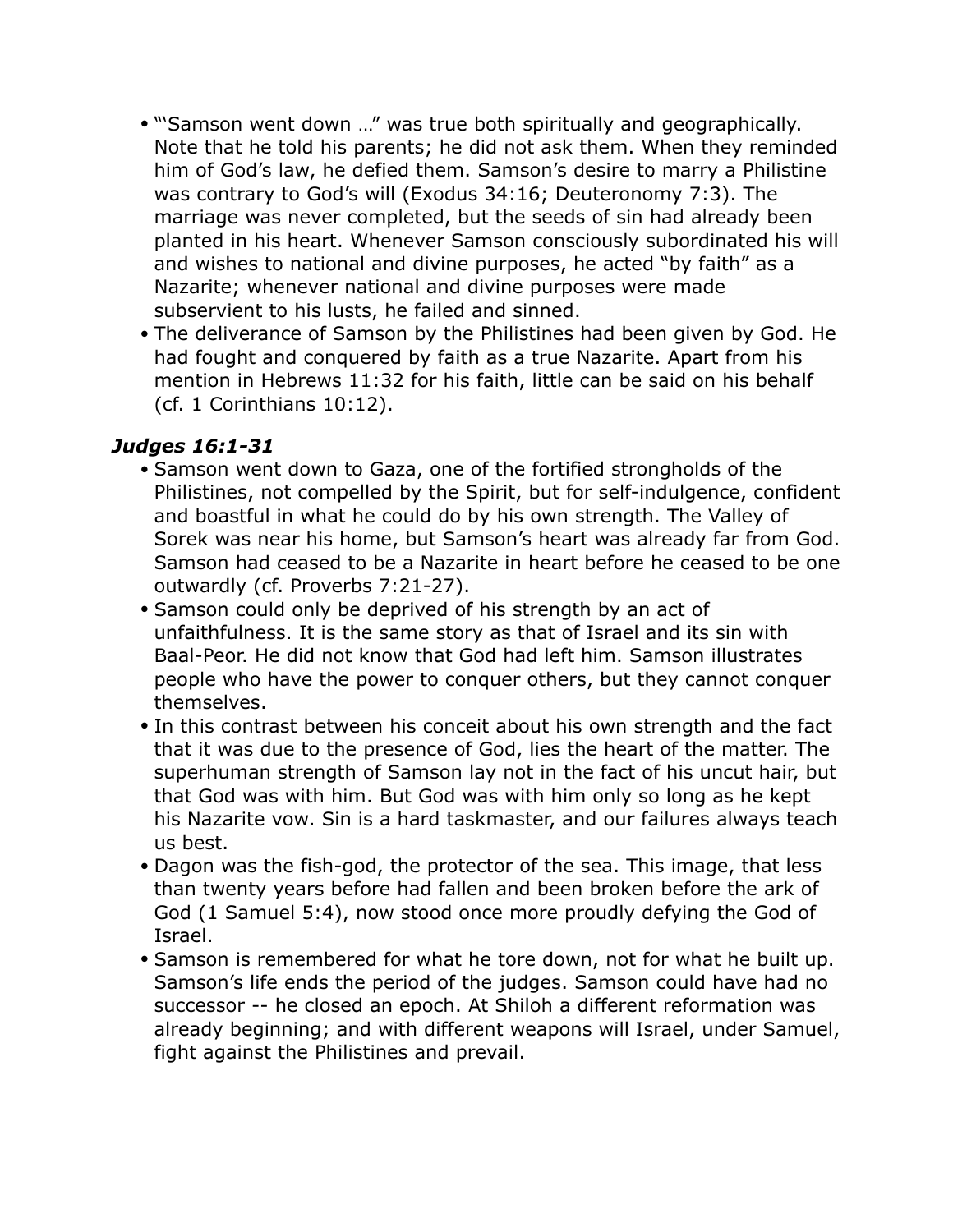#### *Ruth 1:1-4:22*

- The story of Ruth is a pleasant contrast compared to Judges, a time when Israel was a divided and defeated nation. Jewish life in Ruth gives us an intense feeling of relief, and we see in it what kind of morality Israel was capable of fostering.
- There were a number of objectives of the Book of Ruth: (1) To present a supplement contrasting the Book of Judges; (2) to show the true spirit of Israel; (3) to demonstrate the nebulous connection between Israel and the Gentiles; and, (4) to trace the genealogy of David, who came from the union of Boaz and Ruth -- symbolic of Israel and the Gentile world.
- The fact that the two Hebrew youths married Moabite wives is not condemned in this instance because the passages often cited in the scriptures refer to the marriage of Hebrews in the land of Israel, not to those who reside outside its borders.
- There must have been peace between Judah and Moab or Elimelech and his family would not have been able to move there. Furthermore, Ruth must have lived a very subtle life, since Boaz had to ask the identity of the Moabite woman.
- Boaz explained that Naomi, who had returned from Moab, was selling a piece of land that belonged to Elimelech. We are not told why she was selling it or what her legal claim to it was. According to the Law of Moses, land passed from a man to his son or to his kinsmen; property could pass from father to daughter if there was no son, but the law did not make any specific provision for passing an inheritance from husband to wife.
- It was important in Israel that land remain within the family (cf. Leviticus 25:23-28; Numbers 27:1-11; 36:1-12; Deuteronomy 19:14; 1 Kings 21; Jeremiah 32). Boaz urged the kinsman to make his intentions known before the people and before the elders who were witnessing the exchange. Boaz immediately agreed to redeem the property; there must have been some advantage to buying it.
- However, there was a condition he must satisfy to redeem the land. He must marry Ruth to bear children to restore the name of Elimelech to his inheritance in accordance with levirate law (cf. Deuteronomy 25:5-9). The firstborn son of their marriage would legally be Mahlon's son and eventually own the land.
- The bargain was ratified according to the ancient custom in Israel by a symbolical act, of which we find a modification in Deuteronomy 25:9. Among all ancient nations the "shoe" was a symbol either of departure (Exodus 12:11), or of taking possession (cf. Psalm 60:8).